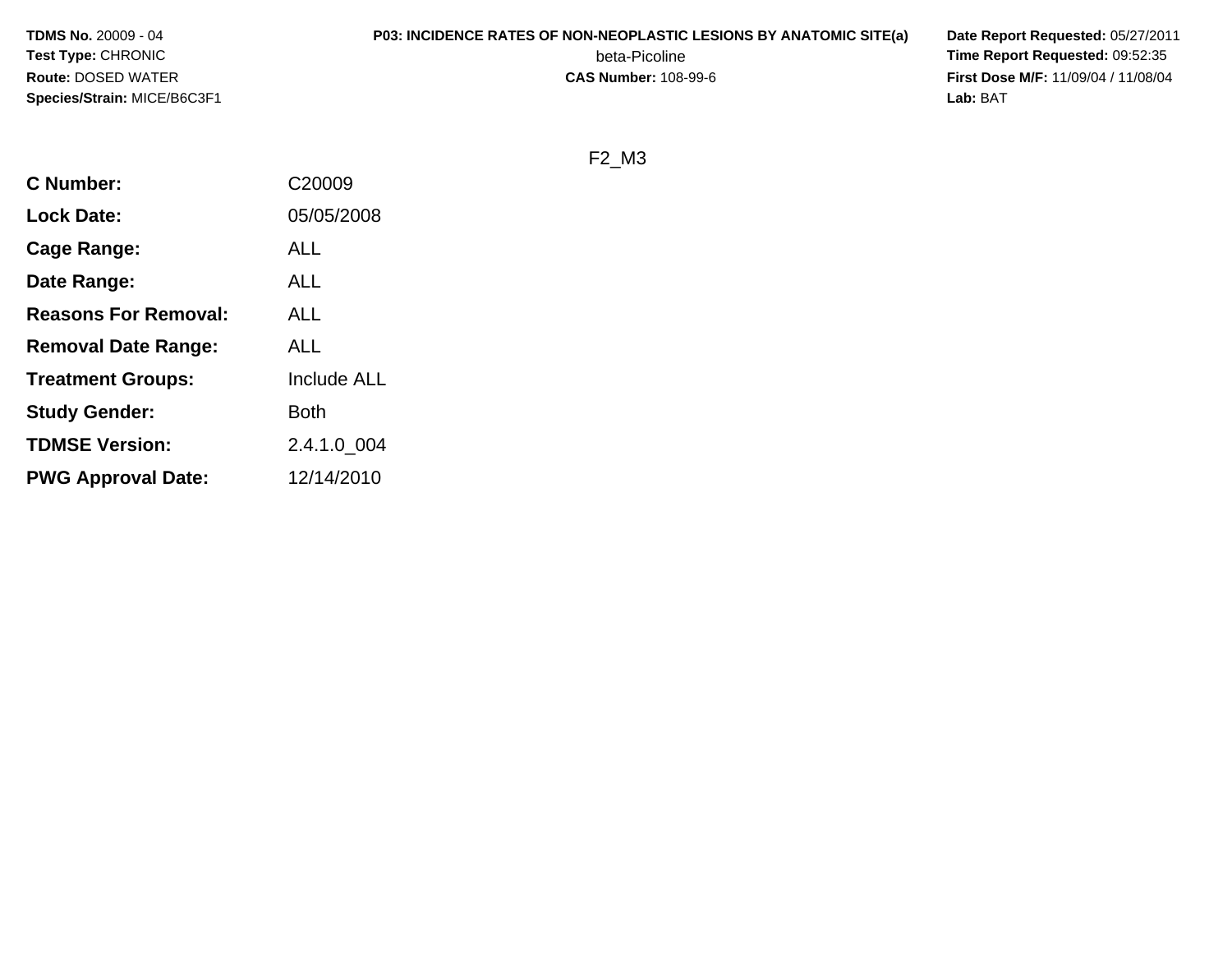| <b>TDMS No. 20009 - 04</b><br>Test Type: CHRONIC<br>Route: DOSED WATER<br>Species/Strain: MICE/B6C3F1 | P03: INCIDENCE RATES OF NON-NEOPLASTIC LESIONS BY ANATOMIC SITE(a) | Date Report Requested: 05/27/2011<br>Time Report Requested: 09:52:35<br>First Dose M/F: 11/09/04 / 11/08/04<br>Lab: BAT |          |           |  |
|-------------------------------------------------------------------------------------------------------|--------------------------------------------------------------------|-------------------------------------------------------------------------------------------------------------------------|----------|-----------|--|
| <b>B6C3F1 MICE MALE</b>                                                                               | $0$ mg/l                                                           | 312.5 mg/l                                                                                                              | 625 mg/l | 1250 mg/l |  |
| <b>Disposition Summary</b>                                                                            |                                                                    |                                                                                                                         |          |           |  |
| <b>Animals Initially In Study</b>                                                                     | 50                                                                 | 50                                                                                                                      | 50       | 50        |  |
| <b>Early Deaths</b>                                                                                   |                                                                    |                                                                                                                         |          |           |  |
| <b>Moribund Sacrifice</b>                                                                             | 6                                                                  | 4                                                                                                                       | 8        | 7         |  |
| <b>Natural Death</b>                                                                                  | 20                                                                 | 20                                                                                                                      | 15       | 10        |  |
| <b>Survivors</b><br><b>Terminal Sacrifice</b>                                                         |                                                                    |                                                                                                                         |          |           |  |
| <b>Animals Examined Microscopically</b>                                                               | 24<br>50                                                           | 26<br>50                                                                                                                | 27<br>50 | 33<br>50  |  |
|                                                                                                       |                                                                    |                                                                                                                         |          |           |  |
| <b>ALIMENTARY SYSTEM</b>                                                                              |                                                                    |                                                                                                                         |          |           |  |
| Esophagus                                                                                             | (50)                                                               | (50)                                                                                                                    | (50)     | (50)      |  |
| Gallbladder                                                                                           | (36)                                                               | (33)                                                                                                                    | (39)     | (42)      |  |
| Degeneration, Hyaline                                                                                 |                                                                    | 1(3%)                                                                                                                   |          |           |  |
| Inflammation, Chronic Active                                                                          |                                                                    |                                                                                                                         | 1(3%)    |           |  |
| Intestine Large, Cecum                                                                                | (35)                                                               | (34)                                                                                                                    | (36)     | (40)      |  |
| Intestine Large, Colon                                                                                | (40)                                                               | (40)                                                                                                                    | (41)     | (40)      |  |
| Intestine Large, Rectum                                                                               | (39)                                                               | (38)                                                                                                                    | (42)     | (41)      |  |
| Intestine Small, Duodenum                                                                             | (36)                                                               | (31)                                                                                                                    | (35)     | (40)      |  |
| Intestine Small, Ileum                                                                                | (36)                                                               | (35)                                                                                                                    | (39)     | (40)      |  |
| Intestine Small, Jejunum                                                                              | (35)                                                               | (32)                                                                                                                    | (37)     | (40)      |  |
| Diverticulum                                                                                          | 1(3%)                                                              |                                                                                                                         |          |           |  |
| Peyer's Patch, Hyperplasia, Lymphoid                                                                  |                                                                    | 1(3%)                                                                                                                   |          |           |  |
| Liver                                                                                                 | (50)                                                               | (50)                                                                                                                    | (50)     | (50)      |  |
| Angiectasis                                                                                           | 1(2%)                                                              | 3(6%)                                                                                                                   | 2(4%)    | 3(6%)     |  |
| <b>Basophilic Focus</b>                                                                               | 10 (20%)                                                           | 12 (24%)                                                                                                                | 15 (30%) | 7 (14%)   |  |
| Clear Cell Focus                                                                                      | 15 (30%)                                                           | 19 (38%)                                                                                                                | 16 (32%) | 9(18%)    |  |
| Congestion                                                                                            |                                                                    |                                                                                                                         |          | 1(2%)     |  |
| Cyst                                                                                                  |                                                                    |                                                                                                                         |          | 1(2%)     |  |
| <b>Eosinophilic Focus</b>                                                                             | 18 (36%)                                                           | 16 (32%)                                                                                                                | 19 (38%) | 10 (20%)  |  |
| Fatty Change                                                                                          |                                                                    | 1(2%)                                                                                                                   |          |           |  |
| Hematopoietic Cell Proliferation                                                                      | 1(2%)                                                              |                                                                                                                         |          |           |  |
| Inflammation, Chronic                                                                                 |                                                                    |                                                                                                                         | 2(4%)    | 1(2%)     |  |
| Inflammation, Chronic Active                                                                          |                                                                    |                                                                                                                         |          | 2(4%)     |  |
| Mineralization                                                                                        |                                                                    |                                                                                                                         | 1(2%)    |           |  |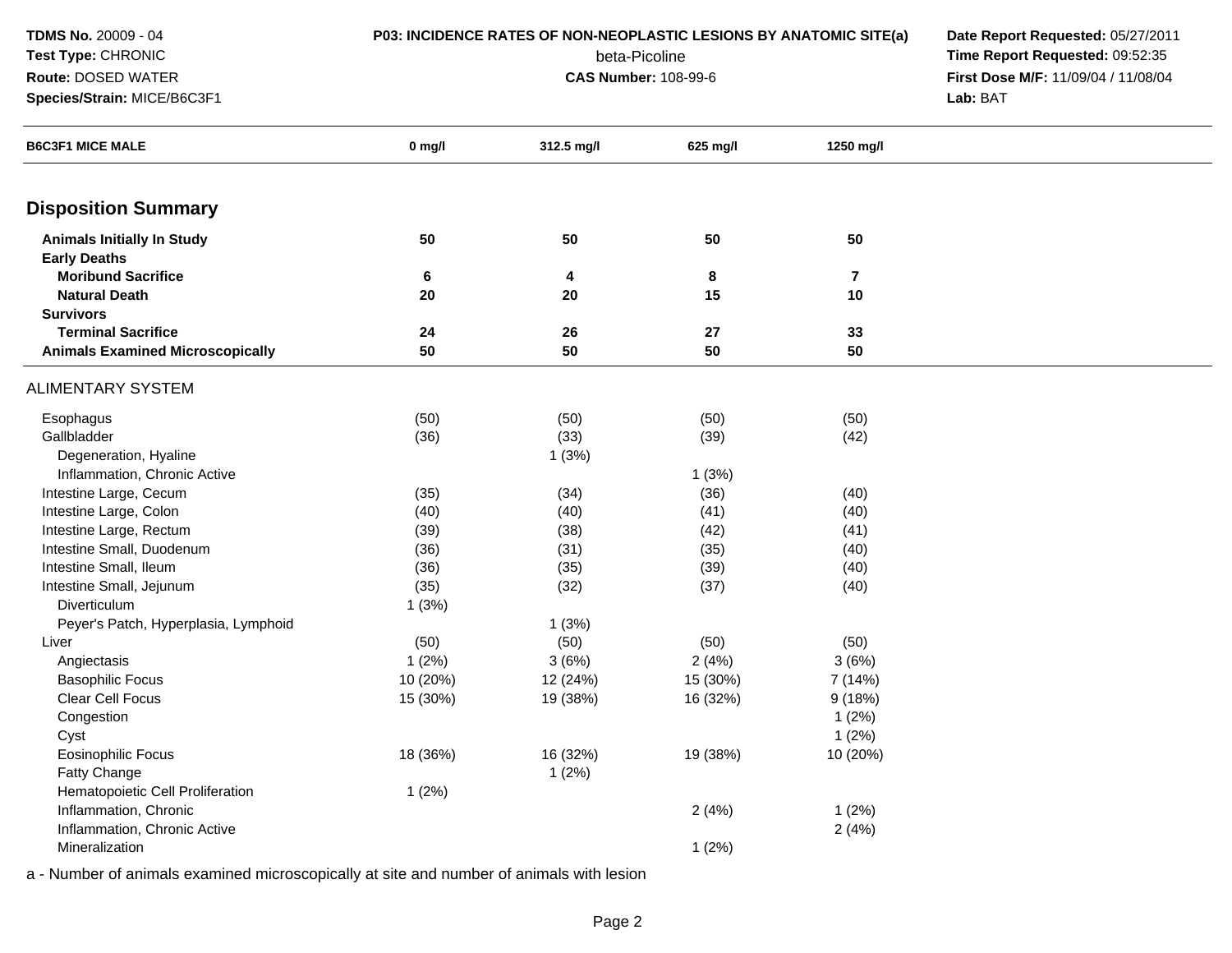| $0$ mg/l<br>5 (10%)<br>5(10%)<br>(7)<br>1(14%)<br>5 (71%)<br>(49)<br>1(2%)<br>(50)<br>(47) | <b>CAS Number: 108-99-6</b><br>312.5 mg/l<br>4(8%)<br>6(12%)<br>(1)<br>(48)<br>(50) | beta-Picoline<br>625 mg/l<br>5 (10%)<br>6 (12%)<br>(1)<br>1 (100%)<br>(48)                                                                                                         | 1250 mg/l<br>4(8%)<br>4(8%)<br>(1)<br>1 (100%)<br>(49)                                   | Time Report Requested: 09:52:35<br>First Dose M/F: 11/09/04 / 11/08/04<br>Lab: BAT |
|--------------------------------------------------------------------------------------------|-------------------------------------------------------------------------------------|------------------------------------------------------------------------------------------------------------------------------------------------------------------------------------|------------------------------------------------------------------------------------------|------------------------------------------------------------------------------------|
|                                                                                            |                                                                                     |                                                                                                                                                                                    |                                                                                          |                                                                                    |
|                                                                                            |                                                                                     |                                                                                                                                                                                    |                                                                                          |                                                                                    |
|                                                                                            |                                                                                     |                                                                                                                                                                                    |                                                                                          |                                                                                    |
|                                                                                            |                                                                                     |                                                                                                                                                                                    |                                                                                          |                                                                                    |
|                                                                                            |                                                                                     |                                                                                                                                                                                    |                                                                                          |                                                                                    |
|                                                                                            |                                                                                     |                                                                                                                                                                                    |                                                                                          |                                                                                    |
|                                                                                            |                                                                                     |                                                                                                                                                                                    |                                                                                          |                                                                                    |
|                                                                                            |                                                                                     |                                                                                                                                                                                    |                                                                                          |                                                                                    |
|                                                                                            |                                                                                     |                                                                                                                                                                                    |                                                                                          |                                                                                    |
|                                                                                            |                                                                                     |                                                                                                                                                                                    |                                                                                          |                                                                                    |
|                                                                                            |                                                                                     |                                                                                                                                                                                    |                                                                                          |                                                                                    |
|                                                                                            |                                                                                     |                                                                                                                                                                                    | 1(2%)                                                                                    |                                                                                    |
|                                                                                            |                                                                                     | (50)                                                                                                                                                                               | (50)                                                                                     |                                                                                    |
|                                                                                            | (47)                                                                                | (47)                                                                                                                                                                               | (47)                                                                                     |                                                                                    |
| 2(4%)                                                                                      | 4(9%)                                                                               | 3(6%)                                                                                                                                                                              | 1(2%)                                                                                    |                                                                                    |
|                                                                                            |                                                                                     |                                                                                                                                                                                    |                                                                                          |                                                                                    |
|                                                                                            |                                                                                     |                                                                                                                                                                                    |                                                                                          |                                                                                    |
|                                                                                            |                                                                                     |                                                                                                                                                                                    |                                                                                          |                                                                                    |
|                                                                                            |                                                                                     |                                                                                                                                                                                    |                                                                                          |                                                                                    |
|                                                                                            |                                                                                     |                                                                                                                                                                                    |                                                                                          |                                                                                    |
|                                                                                            |                                                                                     |                                                                                                                                                                                    |                                                                                          |                                                                                    |
| 35 (100%)                                                                                  | 41 (100%)                                                                           | 42 (100%)                                                                                                                                                                          | 41 (100%)                                                                                |                                                                                    |
|                                                                                            |                                                                                     |                                                                                                                                                                                    |                                                                                          |                                                                                    |
|                                                                                            |                                                                                     |                                                                                                                                                                                    |                                                                                          |                                                                                    |
|                                                                                            |                                                                                     |                                                                                                                                                                                    |                                                                                          |                                                                                    |
|                                                                                            |                                                                                     |                                                                                                                                                                                    |                                                                                          |                                                                                    |
|                                                                                            |                                                                                     |                                                                                                                                                                                    |                                                                                          |                                                                                    |
|                                                                                            |                                                                                     |                                                                                                                                                                                    |                                                                                          |                                                                                    |
|                                                                                            |                                                                                     |                                                                                                                                                                                    |                                                                                          |                                                                                    |
|                                                                                            |                                                                                     | 1(2%)                                                                                                                                                                              | 2(4%)                                                                                    |                                                                                    |
|                                                                                            |                                                                                     |                                                                                                                                                                                    |                                                                                          |                                                                                    |
| (49)                                                                                       | (48)                                                                                | (50)                                                                                                                                                                               | (48)                                                                                     |                                                                                    |
|                                                                                            | 1(2%)                                                                               |                                                                                                                                                                                    |                                                                                          |                                                                                    |
| 10 (20%)                                                                                   | 8 (17%)                                                                             | 10 (20%)                                                                                                                                                                           | 5(10%)                                                                                   |                                                                                    |
| 12 (24%)                                                                                   | 14 (29%)                                                                            |                                                                                                                                                                                    |                                                                                          |                                                                                    |
|                                                                                            | 5(11%)<br>(42)<br>1(2%)<br>(35)<br>(50)<br>12 (24%)<br>2(4%)<br>1(2%)<br>2(4%)      | 3(6%)<br>(45)<br>2(4%)<br>2(4%)<br>(41)<br>(50)<br>17 (34%)<br>1(2%)<br>1(2%)<br>2(4%)<br>a - Number of animals examined microscopically at site and number of animals with lesion | 4(9%)<br>(43)<br>1(2%)<br>(42)<br>(50)<br>7 (14%)<br>1(2%)<br>1(2%)<br>1(2%)<br>14 (28%) | 1(2%)<br>(45)<br>(41)<br>(50)<br>4(8%)<br>1(2%)<br>17 (35%)                        |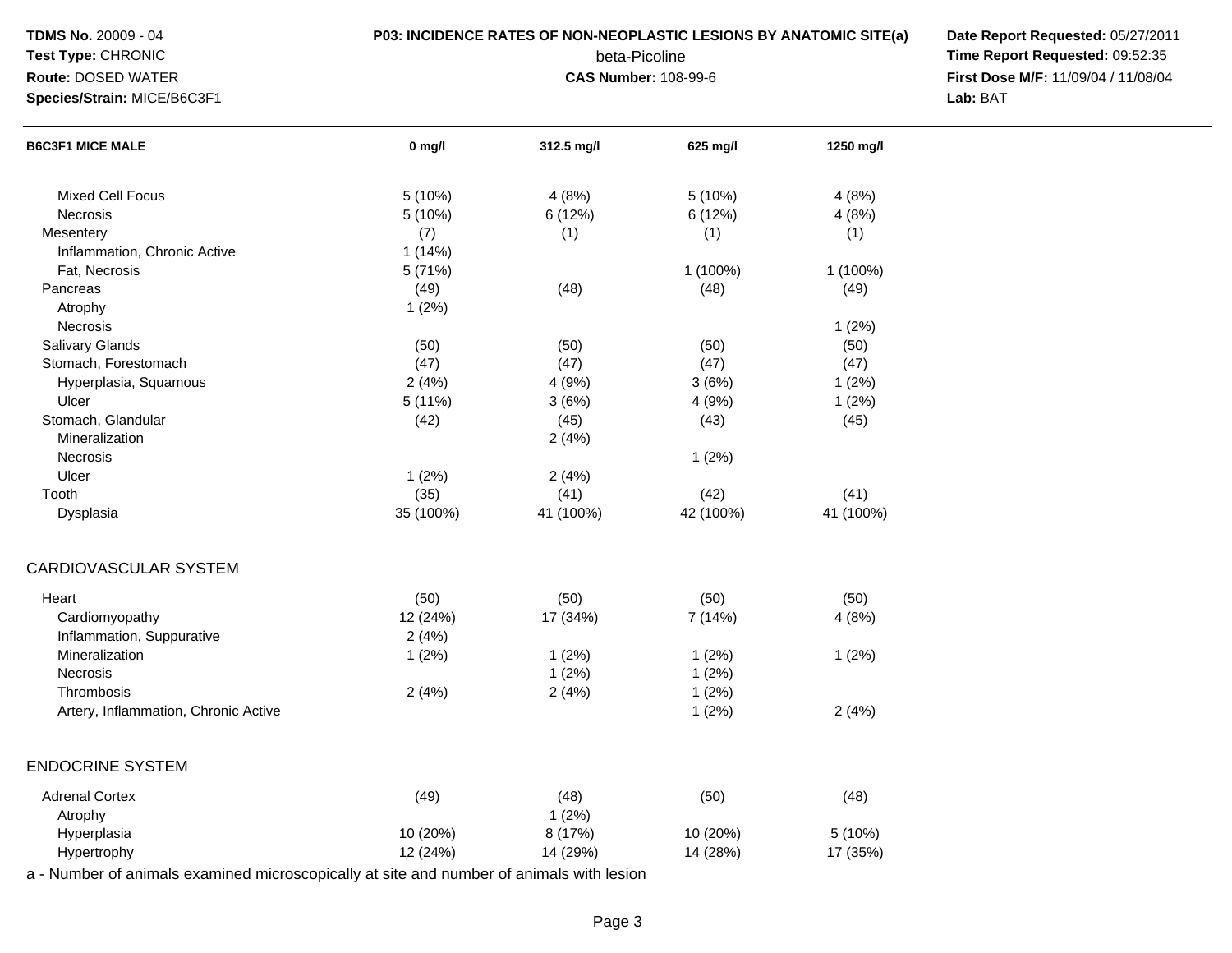| <b>TDMS No. 20009 - 04</b><br>Test Type: CHRONIC<br>Route: DOSED WATER<br>Species/Strain: MICE/B6C3F1 | P03: INCIDENCE RATES OF NON-NEOPLASTIC LESIONS BY ANATOMIC SITE(a) | Date Report Requested: 05/27/2011<br>Time Report Requested: 09:52:35<br>First Dose M/F: 11/09/04 / 11/08/04<br>Lab: BAT |          |           |  |
|-------------------------------------------------------------------------------------------------------|--------------------------------------------------------------------|-------------------------------------------------------------------------------------------------------------------------|----------|-----------|--|
| <b>B6C3F1 MICE MALE</b>                                                                               | $0$ mg/l                                                           | 312.5 mg/l                                                                                                              | 625 mg/l | 1250 mg/l |  |
| Subcapsular, Hyperplasia                                                                              |                                                                    | 1(2%)                                                                                                                   |          |           |  |
| Adrenal Medulla                                                                                       | (49)                                                               | (47)                                                                                                                    | (50)     | (48)      |  |
| Hyperplasia                                                                                           | 1(2%)                                                              | 1(2%)                                                                                                                   | 1(2%)    |           |  |
| Islets, Pancreatic                                                                                    | (49)                                                               | (48)                                                                                                                    | (48)     | (49)      |  |
| Hyperplasia                                                                                           |                                                                    | 1(2%)                                                                                                                   | 2(4%)    |           |  |
| Parathyroid Gland                                                                                     | (37)                                                               | (39)                                                                                                                    | (44)     | (31)      |  |
| <b>Pituitary Gland</b>                                                                                | (47)                                                               | (49)                                                                                                                    | (49)     | (49)      |  |
| Thrombosis                                                                                            | 1(2%)                                                              |                                                                                                                         |          |           |  |
| Pars Distalis, Hyperplasia                                                                            | 1(2%)                                                              |                                                                                                                         | 2(4%)    |           |  |
| <b>Thyroid Gland</b>                                                                                  | (49)                                                               | (50)                                                                                                                    | (49)     | (49)      |  |
| <b>GENERAL BODY SYSTEM</b>                                                                            |                                                                    |                                                                                                                         |          |           |  |
| None                                                                                                  |                                                                    |                                                                                                                         |          |           |  |
| <b>GENITAL SYSTEM</b>                                                                                 |                                                                    |                                                                                                                         |          |           |  |
| <b>Coagulating Gland</b>                                                                              | (2)                                                                | (0)                                                                                                                     | (0)      | (0)       |  |
| Inflammation, Suppurative                                                                             | 1(50%)                                                             |                                                                                                                         |          |           |  |
| Epididymis                                                                                            | (50)                                                               | (50)                                                                                                                    | (50)     | (49)      |  |
| Granuloma Sperm                                                                                       |                                                                    | 1(2%)                                                                                                                   |          | 2(4%)     |  |
| Mineralization                                                                                        |                                                                    |                                                                                                                         |          | 1(2%)     |  |
| <b>Preputial Gland</b>                                                                                | (50)                                                               | (50)                                                                                                                    | (50)     | (50)      |  |
| Cyst                                                                                                  |                                                                    |                                                                                                                         |          | 1(2%)     |  |
| Inflammation, Chronic Active                                                                          | 3(6%)                                                              | 3(6%)                                                                                                                   | 4(8%)    | 1(2%)     |  |
| Prostate                                                                                              | (50)                                                               | (50)                                                                                                                    | (48)     | (50)      |  |
| Hyperplasia                                                                                           |                                                                    | 1(2%)                                                                                                                   |          |           |  |
| Inflammation, Suppurative                                                                             | 4(8%)                                                              |                                                                                                                         | 2(4%)    | 1(2%)     |  |
| Inflammation, Chronic Active                                                                          |                                                                    |                                                                                                                         | 1(2%)    |           |  |
| Seminal Vesicle                                                                                       | (47)                                                               | (48)                                                                                                                    | (49)     | (47)      |  |
| Amyloid Deposition                                                                                    |                                                                    |                                                                                                                         | 2(4%)    | 1(2%)     |  |
| Inflammation, Suppurative                                                                             |                                                                    |                                                                                                                         |          |           |  |
|                                                                                                       | 1(2%)                                                              |                                                                                                                         |          |           |  |
| Inflammation, Chronic Active                                                                          |                                                                    | 1(2%)                                                                                                                   | 3(6%)    | 2(4%)     |  |
| <b>Testes</b>                                                                                         | (50)                                                               | (50)                                                                                                                    | (50)     | (50)      |  |
| Atrophy<br>a - Number of animals examined microscopically at site and number of animals with lesion   | 1(2%)                                                              | 2(4%)                                                                                                                   | 2(4%)    |           |  |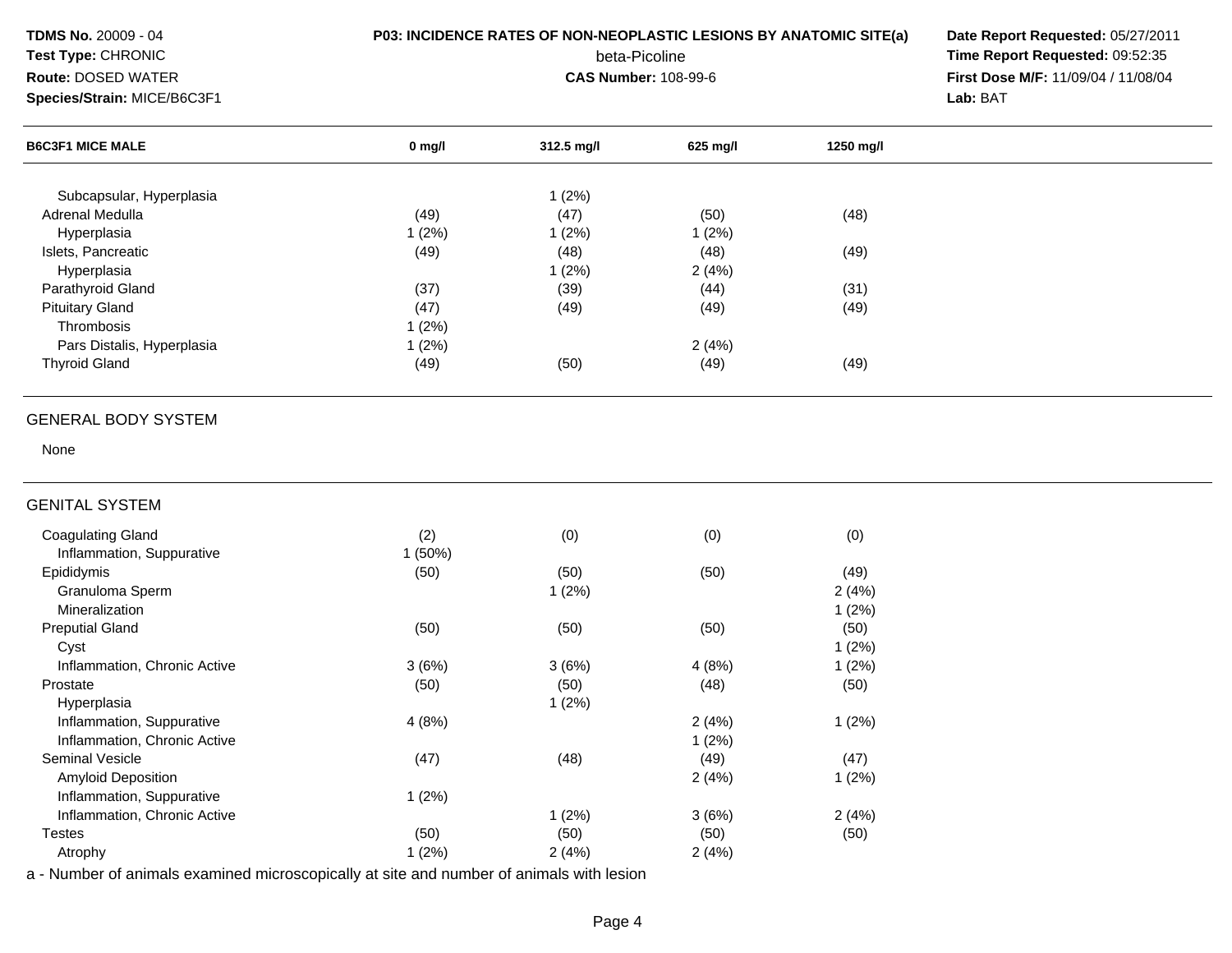| <b>TDMS No. 20009 - 04</b><br>Test Type: CHRONIC<br>Route: DOSED WATER<br>Species/Strain: MICE/B6C3F1 | P03: INCIDENCE RATES OF NON-NEOPLASTIC LESIONS BY ANATOMIC SITE(a) | Date Report Requested: 05/27/2011<br>Time Report Requested: 09:52:35<br>First Dose M/F: 11/09/04 / 11/08/04<br>Lab: BAT |               |               |  |
|-------------------------------------------------------------------------------------------------------|--------------------------------------------------------------------|-------------------------------------------------------------------------------------------------------------------------|---------------|---------------|--|
| <b>B6C3F1 MICE MALE</b>                                                                               | $0$ mg/l                                                           | 312.5 mg/l                                                                                                              | 625 mg/l      | 1250 mg/l     |  |
| Mineralization<br>Interstitial Cell, Hyperplasia                                                      |                                                                    | 1(2%)                                                                                                                   | 1(2%)         | 1(2%)         |  |
| <b>HEMATOPOIETIC SYSTEM</b>                                                                           |                                                                    |                                                                                                                         |               |               |  |
| <b>Bone Marrow</b><br>Angiectasis                                                                     | (50)                                                               | (50)                                                                                                                    | (48)<br>1(2%) | (50)          |  |
| Lymph Node<br>Renal, Hyperplasia, Lymphoid                                                            | (2)<br>1(50%)                                                      | (1)                                                                                                                     | (0)           | (2)           |  |
| Lymph Node, Mandibular<br>Infiltration Cellular, Plasma Cell                                          | (50)                                                               | (49)                                                                                                                    | (49)<br>1(2%) | (50)          |  |
| Lymph Node, Mesenteric<br>Hyperplasia, Lymphoid<br>Inflammation, Chronic                              | (45)                                                               | (45)                                                                                                                    | (43)<br>1(2%) | (45)<br>1(2%) |  |
| Spleen<br>Hematopoietic Cell Proliferation<br>Hyperplasia, Lymphoid                                   | (46)<br>1(2%)<br>2(4%)                                             | (48)<br>1(2%)                                                                                                           | (47)          | (46)          |  |
| Thymus                                                                                                | (41)                                                               | (42)                                                                                                                    | (48)          | (47)          |  |
| <b>INTEGUMENTARY SYSTEM</b>                                                                           |                                                                    |                                                                                                                         |               |               |  |
| Skin<br>Cyst Epithelial Inclusion<br>Inflammation, Chronic Active                                     | (50)<br>1(2%)<br>2(4%)                                             | (50)<br>1(2%)                                                                                                           | (50)          | (50)          |  |
| MUSCULOSKELETAL SYSTEM                                                                                |                                                                    |                                                                                                                         |               |               |  |
| <b>Bone</b><br><b>Skeletal Muscle</b>                                                                 | (50)<br>(1)                                                        | (50)<br>(0)                                                                                                             | (50)<br>(0)   | (50)<br>(0)   |  |
| NERVOUS SYSTEM                                                                                        |                                                                    |                                                                                                                         |               |               |  |
| <b>Brain</b>                                                                                          | (50)                                                               | (50)                                                                                                                    | (50)          | (50)          |  |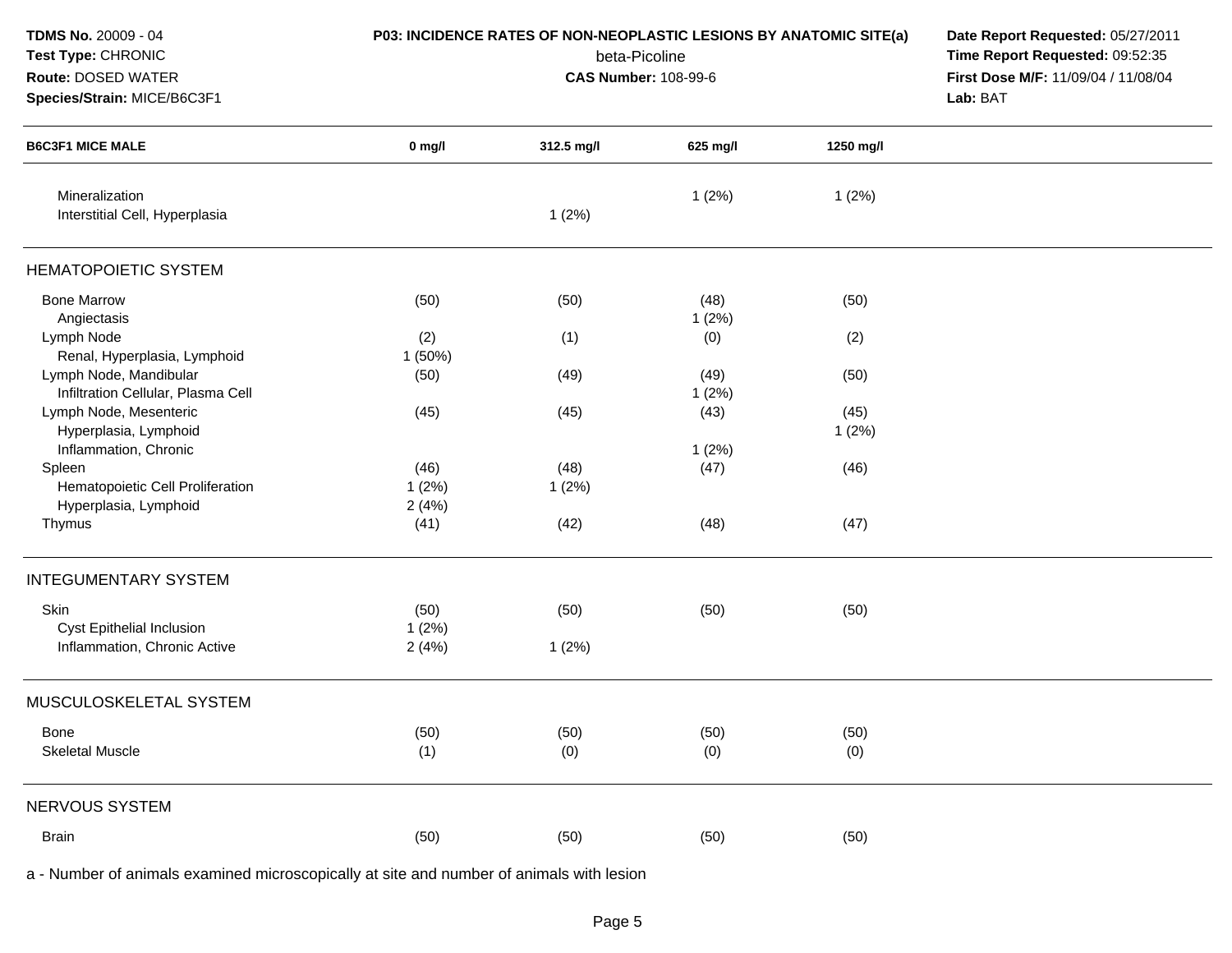| <b>TDMS No. 20009 - 04</b><br>Test Type: CHRONIC<br>Route: DOSED WATER<br>Species/Strain: MICE/B6C3F1 | P03: INCIDENCE RATES OF NON-NEOPLASTIC LESIONS BY ANATOMIC SITE(a) | Date Report Requested: 05/27/2011<br>Time Report Requested: 09:52:35<br>First Dose M/F: 11/09/04 / 11/08/04<br>Lab: BAT |          |           |  |
|-------------------------------------------------------------------------------------------------------|--------------------------------------------------------------------|-------------------------------------------------------------------------------------------------------------------------|----------|-----------|--|
| <b>B6C3F1 MICE MALE</b>                                                                               | $0$ mg/l                                                           | 312.5 mg/l                                                                                                              | 625 mg/l | 1250 mg/l |  |
| Hemorrhage<br>Glial Cell, Pigmentation                                                                | 1(2%)                                                              | 1(2%)                                                                                                                   |          |           |  |
| <b>RESPIRATORY SYSTEM</b>                                                                             |                                                                    |                                                                                                                         |          |           |  |
| Lung<br>Hemorrhage<br>Inflammation, Suppurative<br>Inflammation, Granulomatous                        | (50)<br>2(4%)<br>1(2%)                                             | (50)<br>1(2%)<br>1(2%)<br>1(2%)                                                                                         | (50)     | (50)      |  |
| Thrombosis                                                                                            |                                                                    |                                                                                                                         | 1(2%)    | 2(4%)     |  |
| Alveolar Epithelium, Hyperplasia                                                                      | 4(8%)                                                              | 6(12%)                                                                                                                  | 6 (12%)  | 7 (14%)   |  |
| Alveolus, Infiltration Cellular, Histiocyte                                                           | 2(4%)                                                              | 1(2%)                                                                                                                   | 3(6%)    | 2(4%)     |  |
| Bronchiole, Hyperplasia                                                                               | 1(2%)                                                              |                                                                                                                         | 1(2%)    |           |  |
| Nose                                                                                                  | (50)                                                               | (50)                                                                                                                    | (50)     | (50)      |  |
| Inflammation, Suppurative                                                                             | 4(8%)                                                              | 9(18%)                                                                                                                  | 9(18%)   | 6 (12%)   |  |
| Olfactory Epithelium, Atrophy                                                                         | 3(6%)                                                              | 4(8%)                                                                                                                   | 8(16%)   | 7 (14%)   |  |
| Olfactory Epithelium, Metaplasia, Respiratory                                                         | 8(16%)                                                             | 12 (24%)                                                                                                                | 30 (60%) | 41 (82%)  |  |
| Respiratory Epithelium, Hyperplasia                                                                   | 18 (36%)                                                           | 23 (46%)                                                                                                                | 23 (46%) | 17 (34%)  |  |
| Pleura                                                                                                | (0)                                                                | (1)                                                                                                                     | (0)      | (1)       |  |
| Trachea                                                                                               | (47)                                                               | (49)                                                                                                                    | (45)     | (49)      |  |
| SPECIAL SENSES SYSTEM                                                                                 |                                                                    |                                                                                                                         |          |           |  |
| Eye                                                                                                   | (36)                                                               | (39)                                                                                                                    | (43)     | (40)      |  |
| Degeneration                                                                                          | 1(3%)                                                              | 1(3%)                                                                                                                   | 1(2%)    | 1(3%)     |  |
| Inflammation, Suppurative                                                                             |                                                                    |                                                                                                                         |          | 1(3%)     |  |
| Cornea, Inflammation, Chronic Active                                                                  |                                                                    |                                                                                                                         | 1(2%)    |           |  |
| Retina, Hemorrhage, Chronic                                                                           | 1(3%)                                                              |                                                                                                                         | 1(2%)    |           |  |
| Harderian Gland                                                                                       | (46)                                                               | (47)                                                                                                                    | (46)     | (47)      |  |
| Hyperplasia                                                                                           | 1(2%)                                                              | 1(2%)                                                                                                                   |          | 4(9%)     |  |
| Inflammation, Chronic                                                                                 |                                                                    |                                                                                                                         | 1(2%)    |           |  |

URINARY SYSTEM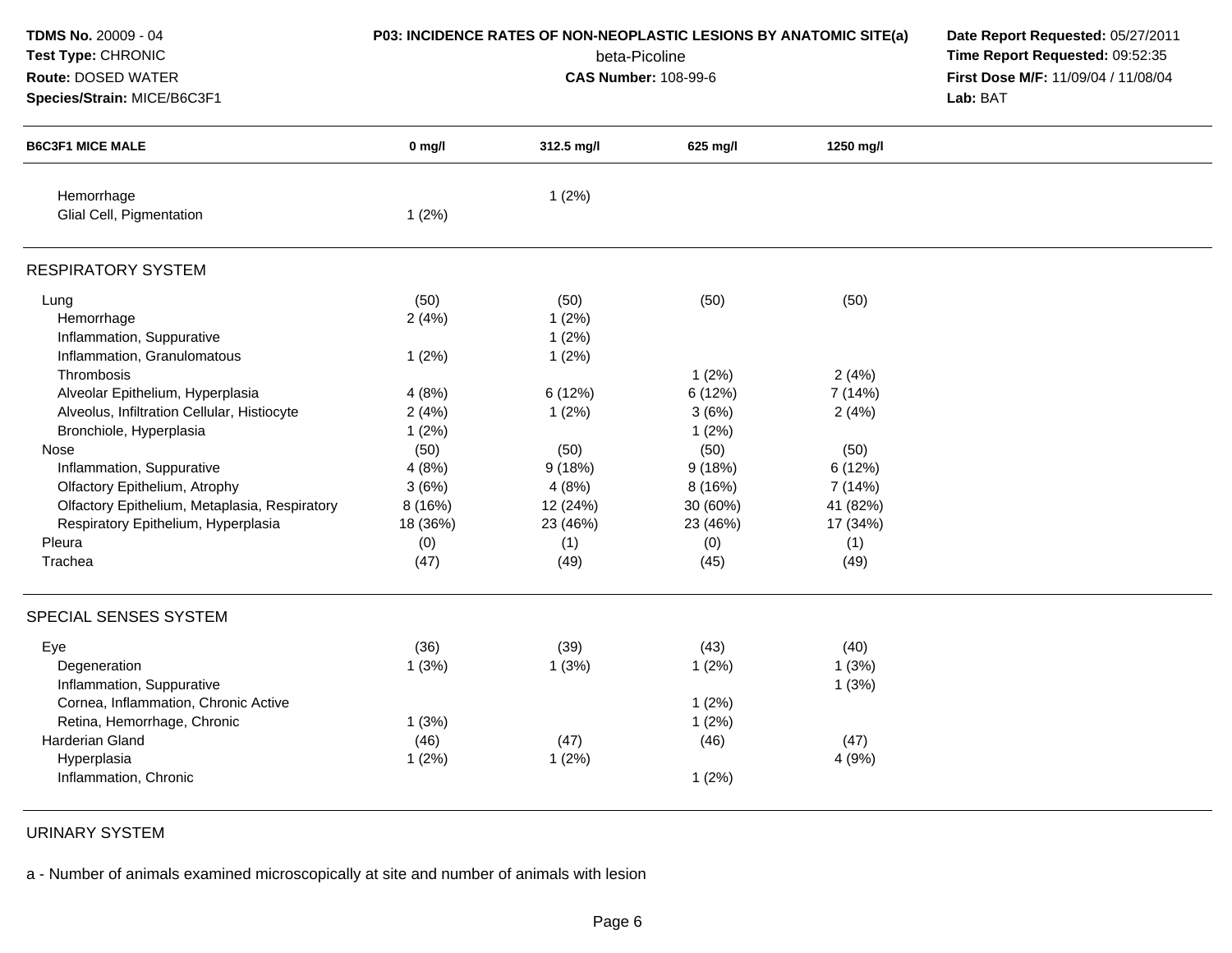**TDMS No.** 20009 - 04

## **Test Type:** CHRONIC**Route:** DOSED WATER

**Species/Strain:** MICE/B6C3F1

## **P03: INCIDENCE RATES OF NON-NEOPLASTIC LESIONS BY ANATOMIC SITE(a) Date Report Requested:** 05/27/2011

beta-Picoline<br>CAS Number: 108-99-6

 **Time Report Requested:** 09:52:35 **First Dose M/F:** 11/09/04 / 11/08/04<br>Lab: BAT **Lab:** BAT

| <b>B6C3F1 MICE MALE</b>              | $0$ mg/l | 312.5 mg/l | 625 mg/l | 1250 mg/l |  |
|--------------------------------------|----------|------------|----------|-----------|--|
| Kidney                               | (50)     | (50)       | (50)     | (49)      |  |
| Amyloid Deposition                   |          |            |          |           |  |
|                                      |          |            | 1(2%)    |           |  |
| Cyst                                 | 1(2%)    |            |          |           |  |
| Hydronephrosis                       | 1(2%)    | 2(4%)      | 1(2%)    | 2(4%)     |  |
| Infarct                              |          | 1(2%)      | 1(2%)    |           |  |
| Inflammation, Suppurative            | 2(4%)    |            |          | 1(2%)     |  |
| Metaplasia, Osseous                  | 4(8%)    | 4(8%)      | 1(2%)    | 4(8%)     |  |
| Mineralization                       | 3(6%)    | 2(4%)      | 2(4%)    | 1(2%)     |  |
| Nephropathy                          | 43 (86%) | 49 (98%)   | 49 (98%) | 49 (100%) |  |
| Thrombosis                           | 1(2%)    |            |          |           |  |
| Artery, Inflammation, Chronic Active |          | 1(2%)      | 1(2%)    |           |  |
| Papilla, Necrosis                    | 2(4%)    |            | 1(2%)    | 2(4%)     |  |
| Renal Tubule, Hyperplasia            |          |            | 1(2%)    |           |  |
| Renal Tubule, Hypertrophy            |          | 1(2%)      |          |           |  |
| Renal Tubule, Pigmentation           | 1(2%)    |            |          | 1(2%)     |  |
| Urethra                              | (3)      | (3)        | (5)      | (3)       |  |
| Inflammation, Suppurative            | 1(33%)   | 3 (100%)   | 3(60%)   | 1 (33%)   |  |
| <b>Urinary Bladder</b>               | (45)     | (45)       | (45)     | (46)      |  |
| Hemorrhage                           | 1(2%)    | 1(2%)      |          |           |  |
| Inflammation, Suppurative            | 1(2%)    |            |          |           |  |
|                                      |          |            |          |           |  |
| Inflammation, Chronic                |          |            | 1(2%)    |           |  |

\*\*\* END OF MALE \*\*\*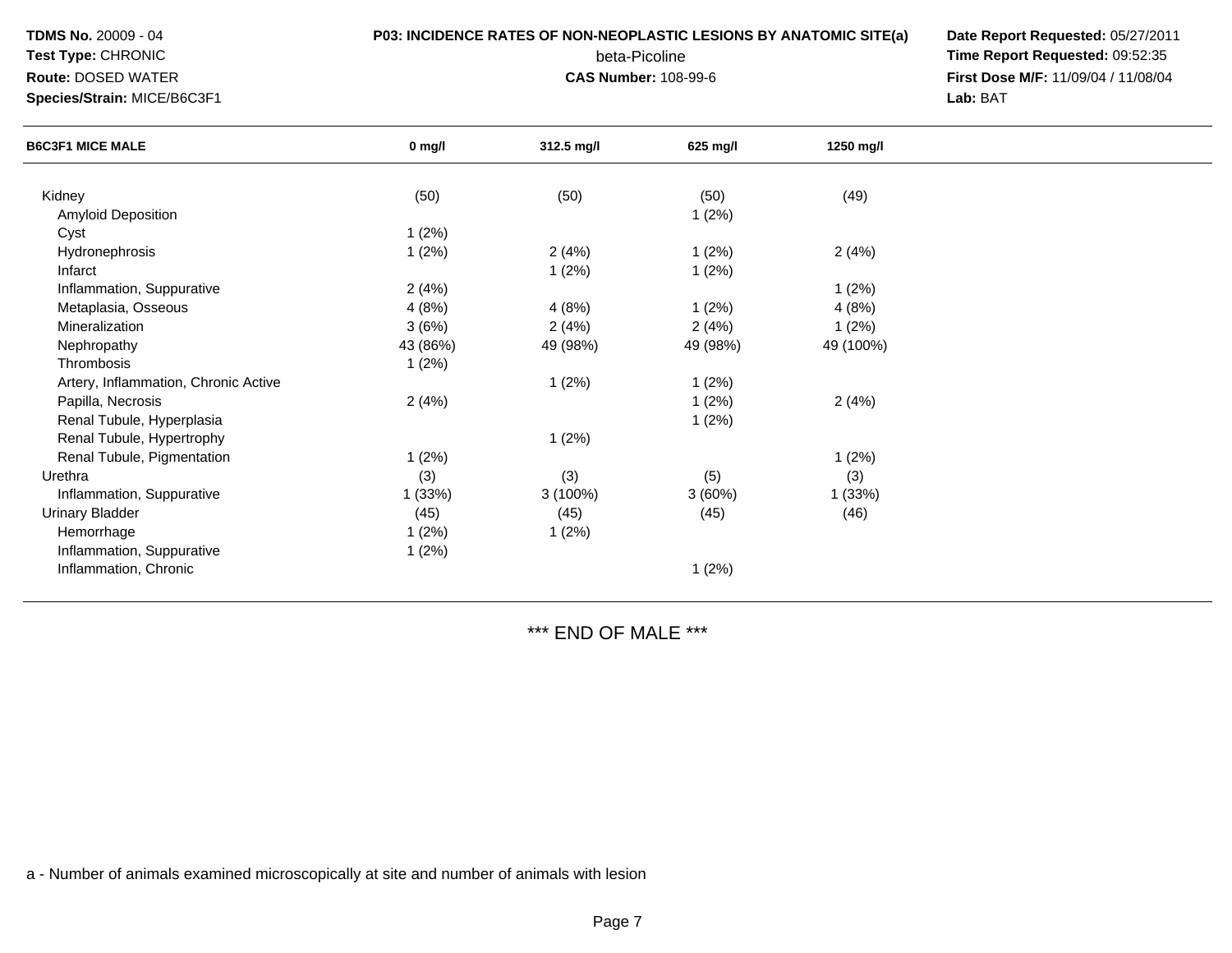| TDMS No. 20009 - 04                     | P03: INCIDENCE RATES OF NON-NEOPLASTIC LESIONS BY ANATOMIC SITE(a) | Date Report Requested: 05/27/2011   |                                 |           |          |
|-----------------------------------------|--------------------------------------------------------------------|-------------------------------------|---------------------------------|-----------|----------|
| Test Type: CHRONIC                      |                                                                    |                                     | Time Report Requested: 09:52:35 |           |          |
| Route: DOSED WATER                      |                                                                    | First Dose M/F: 11/09/04 / 11/08/04 |                                 |           |          |
| Species/Strain: MICE/B6C3F1             |                                                                    | <b>CAS Number: 108-99-6</b>         |                                 |           | Lab: BAT |
|                                         |                                                                    |                                     |                                 |           |          |
| <b>B6C3F1 MICE FEMALE</b>               | $0$ mg/l                                                           | 312.5 mg/l                          | 625 mg/l                        | 1250 mg/l |          |
| <b>Disposition Summary</b>              |                                                                    |                                     |                                 |           |          |
| <b>Animals Initially In Study</b>       | 50                                                                 | 50                                  | 50                              | 50        |          |
| <b>Early Deaths</b>                     |                                                                    |                                     |                                 |           |          |
| <b>Moribund Sacrifice</b>               | 4                                                                  | 3                                   | 1                               | 4         |          |
| <b>Natural Death</b>                    | 8                                                                  | 15                                  | 14                              | 13        |          |
| <b>Survivors</b>                        |                                                                    |                                     |                                 |           |          |
| <b>Natural Death</b>                    |                                                                    |                                     | 1                               |           |          |
| <b>Terminal Sacrifice</b>               | 38                                                                 | 32                                  | 34                              | 33        |          |
| <b>Animals Examined Microscopically</b> | 50                                                                 | 50                                  | 50                              | 50        |          |
| ALIMENTARY SYSTEM                       |                                                                    |                                     |                                 |           |          |
| Esophagus                               | (50)                                                               | (49)                                | (49)                            | (50)      |          |
| Gallbladder                             | (43)                                                               | (36)                                | (36)                            | (35)      |          |
| Degeneration, Hyaline                   |                                                                    |                                     | 1(3%)                           | 1(3%)     |          |
| Intestine Large, Cecum                  | (44)                                                               | (36)                                | (38)                            | (39)      |          |
| Intestine Large, Colon                  | (44)                                                               | (35)                                | (40)                            | (38)      |          |
| Intestine Large, Rectum                 | (43)                                                               | (35)                                | (37)                            | (38)      |          |
| Intestine Small, Duodenum               | (42)                                                               | (35)                                | (36)                            | (37)      |          |
| Lymphangiectasis                        |                                                                    |                                     | 1(3%)                           |           |          |
| Intestine Small, Ileum                  | (44)                                                               | (36)                                | (37)                            | (37)      |          |
| Inflammation, Acute                     |                                                                    |                                     | 1(3%)                           |           |          |
| Intestine Small, Jejunum                | (43)                                                               | (35)                                | (37)                            | (38)      |          |
| Inflammation, Granulomatous             |                                                                    | 1(3%)                               |                                 |           |          |
| Inflammation, Acute                     |                                                                    |                                     | 1(3%)                           |           |          |
| Liver                                   | (49)                                                               | (50)                                | (50)                            | (50)      |          |
| Angiectasis                             | 3(6%)                                                              | 3(6%)                               | 6 (12%)                         | 5 (10%)   |          |
| <b>Basophilic Focus</b>                 | 4(8%)                                                              | 2(4%)                               | 1(2%)                           | 6 (12%)   |          |
| Clear Cell Focus                        | 3(6%)                                                              | 2(4%)                               | 6 (12%)                         |           |          |
| Congestion                              |                                                                    |                                     |                                 | 1(2%)     |          |
| Eosinophilic Focus                      | 11 (22%)                                                           | 10 (20%)                            | 14 (28%)                        | 15 (30%)  |          |
| Fatty Change                            |                                                                    | 4(8%)                               | 1(2%)                           | 2(4%)     |          |
| Hematopoietic Cell Proliferation        |                                                                    | 1(2%)                               |                                 |           |          |
| Mixed Cell Focus                        |                                                                    |                                     |                                 | 2(4%)     |          |
| Necrosis                                | 4(8%)                                                              | 2(4%)                               | 3(6%)                           | 2(4%)     |          |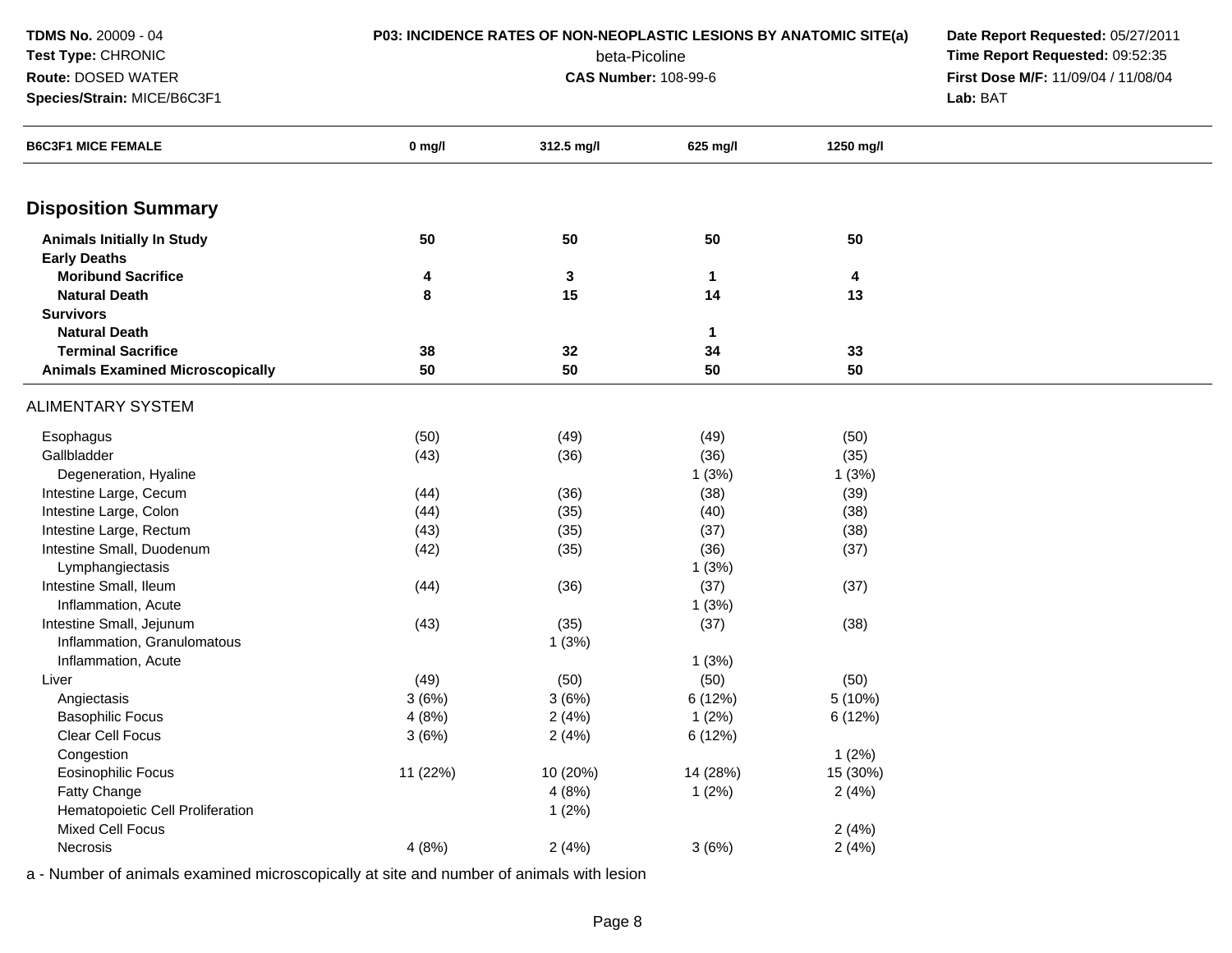**TDMS No.** 20009 - 04

### **Test Type:** CHRONIC

#### **Route:** DOSED WATER

**Species/Strain:** MICE/B6C3F1

### **P03: INCIDENCE RATES OF NON-NEOPLASTIC LESIONS BY ANATOMIC SITE(a) Date Report Requested:** 05/27/2011

beta-Picoline<br>CAS Number: 108-99-6

 **Time Report Requested:** 09:52:35 **First Dose M/F:** 11/09/04 / 11/08/04<br>Lab: BAT **Lab:** BAT

| <b>B6C3F1 MICE FEMALE</b>            | $0$ mg/l | 312.5 mg/l    | 625 mg/l | 1250 mg/l |  |
|--------------------------------------|----------|---------------|----------|-----------|--|
|                                      |          |               |          |           |  |
| <b>Tension Lipidosis</b>             | 1(2%)    | 1(2%)         |          | 2(4%)     |  |
| Thrombosis                           |          | 1(2%)         |          |           |  |
| Mesentery                            | (8)      | (16)<br>1(6%) | (16)     | (9)       |  |
| Fat, Hemorrhage                      |          |               |          |           |  |
| Fat, Necrosis                        | 7 (88%)  | 14 (88%)      | 13 (81%) | 8 (89%)   |  |
| Pancreas                             | (48)     | (42)          | (46)     | (45)      |  |
| Atrophy                              | 2(4%)    |               | 2(4%)    | 1(2%)     |  |
| Thrombosis                           |          | 1(2%)         |          |           |  |
| Duct, Cyst                           | 1(2%)    | 1(2%)         |          |           |  |
| Salivary Glands                      | (50)     | (47)          | (47)     | (50)      |  |
| Inflammation, Chronic                |          |               |          | 1(2%)     |  |
| Necrosis                             | 1(2%)    |               |          |           |  |
| Stomach, Forestomach                 | (47)     | (43)          | (45)     | (47)      |  |
| Hyperplasia, Squamous                |          | 1(2%)         | 3(7%)    | 3(6%)     |  |
| Ulcer                                |          | 1(2%)         | 1(2%)    |           |  |
| Stomach, Glandular                   | (45)     | (39)          | (41)     | (41)      |  |
| Dysplasia                            |          |               | 1(2%)    |           |  |
| Hyperplasia                          |          | 1(3%)         |          |           |  |
| Mineralization                       | 2(4%)    | 2(5%)         | 1(2%)    |           |  |
| Tongue                               | (0)      | (0)           | (0)      | (1)       |  |
| Tooth                                | (0)      | (1)           | (2)      | (9)       |  |
| Dysplasia                            |          |               | 2 (100%) | 9 (100%)  |  |
| CARDIOVASCULAR SYSTEM                |          |               |          |           |  |
| <b>Blood Vessel</b>                  | (2)      | (3)           | (1)      | (0)       |  |
| Mineralization                       | 2 (100%) | 3 (100%)      | 1 (100%) |           |  |
| Heart                                | (50)     | (50)          | (49)     | (50)      |  |
| Cardiomyopathy                       | 4(8%)    | 1(2%)         | 7(14%)   | 3(6%)     |  |
| Inflammation, Suppurative            | 1(2%)    | 1(2%)         |          | 1(2%)     |  |
| Mineralization                       | 1(2%)    | 4(8%)         | 1(2%)    |           |  |
| Necrosis                             |          | 1(2%)         |          |           |  |
| Thrombosis                           | 2(4%)    | 1(2%)         |          |           |  |
| Artery, Inflammation, Chronic Active |          |               |          | 1(2%)     |  |
| Capillary, Hyperplasia               |          | 1(2%)         |          |           |  |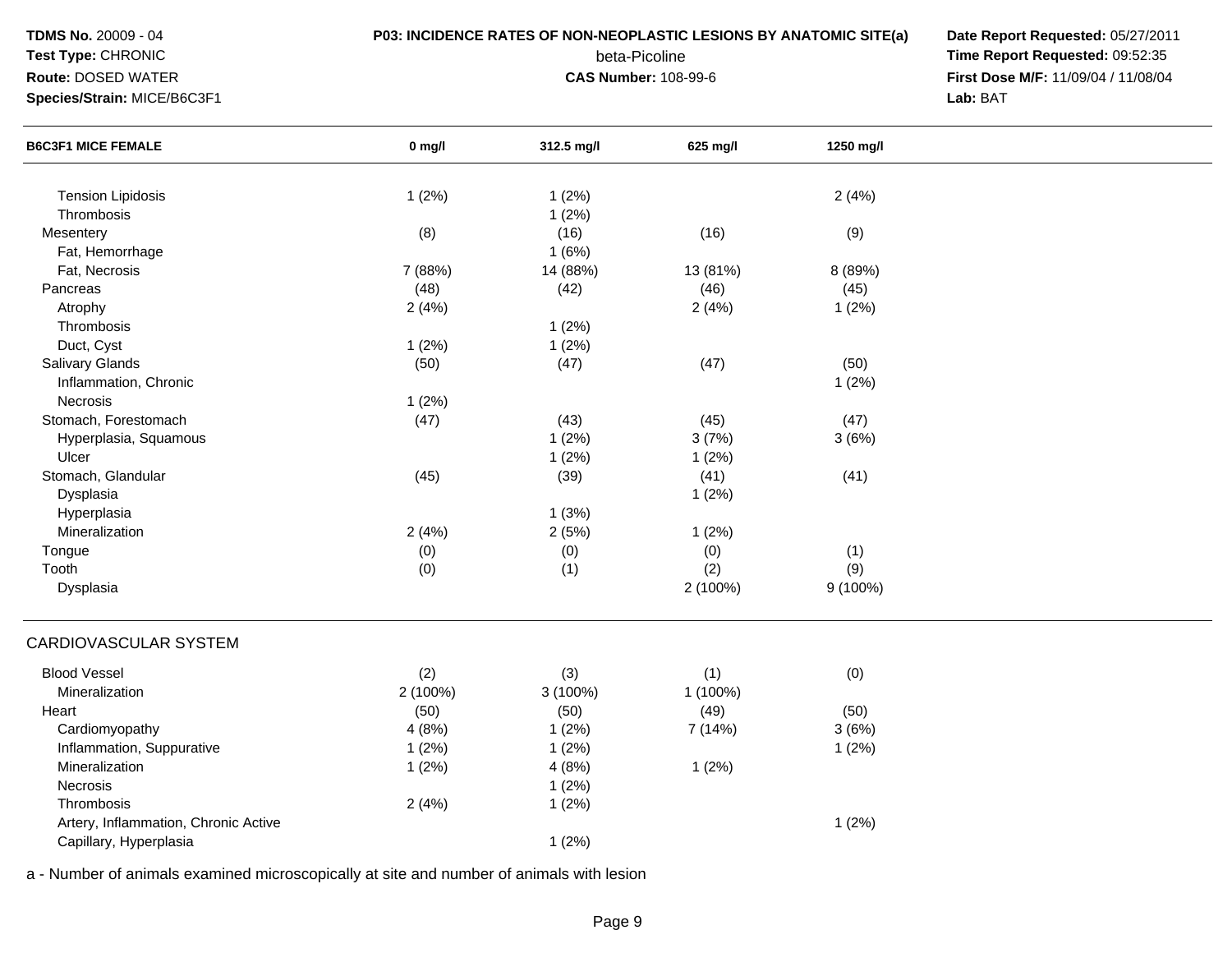| TDMS No. 20009 - 04<br>Test Type: CHRONIC<br>Route: DOSED WATER<br>Species/Strain: MICE/B6C3F1 | P03: INCIDENCE RATES OF NON-NEOPLASTIC LESIONS BY ANATOMIC SITE(a) | Date Report Requested: 05/27/2011<br>Time Report Requested: 09:52:35<br>First Dose M/F: 11/09/04 / 11/08/04<br>Lab: BAT |          |           |  |
|------------------------------------------------------------------------------------------------|--------------------------------------------------------------------|-------------------------------------------------------------------------------------------------------------------------|----------|-----------|--|
| <b>B6C3F1 MICE FEMALE</b>                                                                      | $0$ mg/l                                                           | 312.5 mg/l                                                                                                              | 625 mg/l | 1250 mg/l |  |
| <b>ENDOCRINE SYSTEM</b>                                                                        |                                                                    |                                                                                                                         |          |           |  |
| <b>Adrenal Cortex</b>                                                                          | (49)                                                               | (45)                                                                                                                    | (46)     | (50)      |  |
| Hyperplasia                                                                                    | 2(4%)                                                              |                                                                                                                         |          | 1(2%)     |  |
| Hypertrophy                                                                                    | 1(2%)                                                              | 1(2%)                                                                                                                   |          | 1(2%)     |  |
| Vacuolization Cytoplasmic                                                                      |                                                                    |                                                                                                                         | 1(2%)    |           |  |
| Adrenal Medulla                                                                                | (49)                                                               | (45)                                                                                                                    | (46)     | (50)      |  |
| Hyperplasia                                                                                    |                                                                    | 1(2%)                                                                                                                   |          |           |  |
| Islets, Pancreatic                                                                             | (48)                                                               | (41)                                                                                                                    | (45)     | (45)      |  |
| Hyperplasia                                                                                    |                                                                    |                                                                                                                         | 1(2%)    | 1(2%)     |  |
| Parathyroid Gland                                                                              | (38)                                                               | (34)                                                                                                                    | (40)     | (41)      |  |
| Hyperplasia                                                                                    |                                                                    |                                                                                                                         | 2(5%)    |           |  |
| <b>Pituitary Gland</b>                                                                         | (50)                                                               | (46)                                                                                                                    | (47)     | (46)      |  |
| Pars Distalis, Angiectasis                                                                     | 3(6%)                                                              | 1(2%)                                                                                                                   |          | 1(2%)     |  |
| Pars Distalis, Hyperplasia                                                                     | 8 (16%)                                                            | 14 (30%)                                                                                                                | 13 (28%) | 7 (15%)   |  |
| <b>Thyroid Gland</b>                                                                           | (48)                                                               | (45)                                                                                                                    | (45)     | (49)      |  |
| Cyst                                                                                           |                                                                    |                                                                                                                         |          | 2(4%)     |  |
| Follicular Cell, Hyperplasia                                                                   | 1(2%)                                                              |                                                                                                                         |          | 1(2%)     |  |
| Follicular Cell, Hypertrophy                                                                   |                                                                    |                                                                                                                         | 1(2%)    |           |  |
| <b>GENERAL BODY SYSTEM</b>                                                                     |                                                                    |                                                                                                                         |          |           |  |
| None                                                                                           |                                                                    |                                                                                                                         |          |           |  |
| <b>GENITAL SYSTEM</b>                                                                          |                                                                    |                                                                                                                         |          |           |  |
| <b>Clitoral Gland</b>                                                                          | (50)                                                               | (50)                                                                                                                    | (48)     | (50)      |  |
| Ovary                                                                                          | (49)                                                               | (48)                                                                                                                    | (48)     | (47)      |  |
| Cyst                                                                                           | 5 (10%)                                                            | 5 (10%)                                                                                                                 | 5 (10%)  | 4 (9%)    |  |
| Thrombosis                                                                                     |                                                                    |                                                                                                                         | 2(4%)    | 4 (9%)    |  |
| Uterus                                                                                         | (49)                                                               | (47)                                                                                                                    | (49)     | (49)      |  |
| Angiectasis                                                                                    |                                                                    | 1(2%)                                                                                                                   |          |           |  |
| Inflammation, Acute                                                                            |                                                                    |                                                                                                                         |          |           |  |
| a - Number of animals examined microscopically at site and number of animals with lesion       |                                                                    |                                                                                                                         |          | 2(4%)     |  |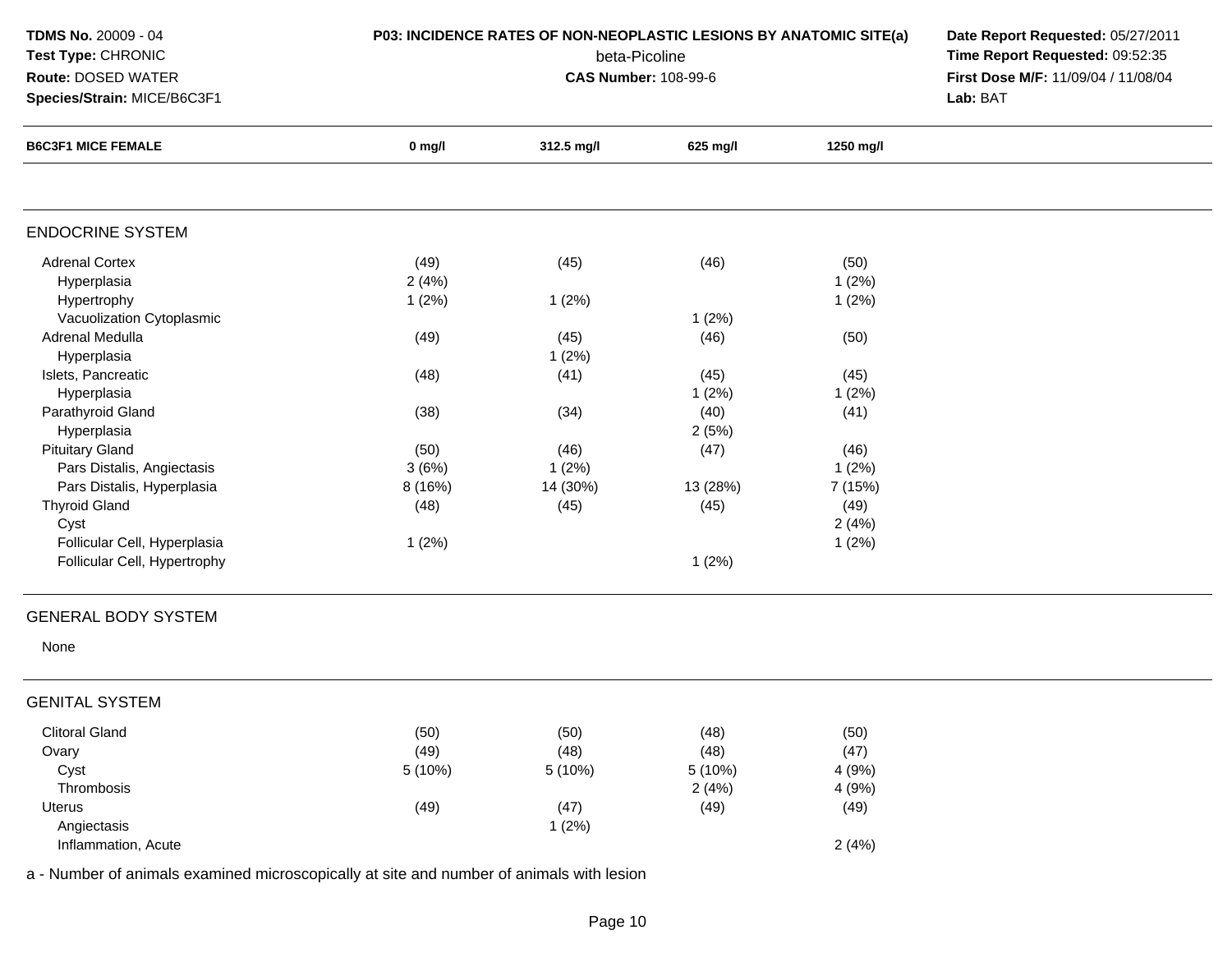| TDMS No. 20009 - 04                                                                      | P03: INCIDENCE RATES OF NON-NEOPLASTIC LESIONS BY ANATOMIC SITE(a) | Date Report Requested: 05/27/2011 |                             |           |                                     |
|------------------------------------------------------------------------------------------|--------------------------------------------------------------------|-----------------------------------|-----------------------------|-----------|-------------------------------------|
| Test Type: CHRONIC                                                                       |                                                                    | Time Report Requested: 09:52:35   |                             |           |                                     |
| Route: DOSED WATER                                                                       |                                                                    |                                   | <b>CAS Number: 108-99-6</b> |           | First Dose M/F: 11/09/04 / 11/08/04 |
| Species/Strain: MICE/B6C3F1                                                              |                                                                    |                                   |                             |           | Lab: BAT                            |
| <b>B6C3F1 MICE FEMALE</b>                                                                | $0$ mg/l                                                           | 312.5 mg/l                        | 625 mg/l                    | 1250 mg/l |                                     |
| Necrosis                                                                                 |                                                                    |                                   |                             | 1(2%)     |                                     |
| Thrombosis                                                                               | 1(2%)                                                              |                                   | 1(2%)                       |           |                                     |
| Endometrium, Hyperplasia, Cystic                                                         | 33 (67%)                                                           | 29 (62%)                          | 33 (67%)                    | 37 (76%)  |                                     |
| <b>HEMATOPOIETIC SYSTEM</b>                                                              |                                                                    |                                   |                             |           |                                     |
| <b>Bone Marrow</b>                                                                       | (49)                                                               | (46)                              | (48)                        | (49)      |                                     |
| Angiectasis                                                                              |                                                                    |                                   |                             | 1(2%)     |                                     |
| Lymph Node                                                                               | (6)                                                                | (8)                               | (6)                         | (8)       |                                     |
| Lumbar, Angiectasis                                                                      | 1(17%)                                                             |                                   |                             |           |                                     |
| Lumbar, Hemorrhage                                                                       |                                                                    |                                   | 1(17%)                      |           |                                     |
| Mediastinal, Hyperplasia, Lymphoid                                                       | 1(17%)                                                             | 1(13%)                            |                             |           |                                     |
| Pancreatic, Ectasia                                                                      | 1(17%)                                                             |                                   |                             |           |                                     |
| Renal, Ectasia                                                                           | 1(17%)                                                             | 1(13%)                            | 1(17%)                      |           |                                     |
| Lymph Node, Mandibular                                                                   | (48)                                                               | (42)                              | (47)                        | (47)      |                                     |
| Hyperplasia, Lymphoid                                                                    |                                                                    |                                   | 1(2%)                       |           |                                     |
| Lymph Node, Mesenteric                                                                   | (46)                                                               | (38)                              | (45)                        | (46)      |                                     |
| Angiectasis                                                                              |                                                                    |                                   |                             | 1(2%)     |                                     |
| Hemorrhage                                                                               |                                                                    |                                   | 1(2%)                       | 1(2%)     |                                     |
| Spleen                                                                                   | (46)                                                               | (42)                              | (45)                        | (46)      |                                     |
| Hematopoietic Cell Proliferation                                                         | 4(9%)                                                              | 3(7%)                             | 5(11%)                      | 1(2%)     |                                     |
| Hyperplasia, Lymphoid                                                                    |                                                                    |                                   |                             | 1(2%)     |                                     |
| Thrombosis                                                                               |                                                                    | 1(2%)                             |                             |           |                                     |
| Thymus                                                                                   | (45)                                                               | (44)                              | (48)                        | (47)      |                                     |
| Amyloid Deposition                                                                       |                                                                    |                                   | 1(2%)                       |           |                                     |
| Hyperplasia, Lymphoid                                                                    |                                                                    |                                   | 1(2%)                       | 1(2%)     |                                     |
| <b>INTEGUMENTARY SYSTEM</b>                                                              |                                                                    |                                   |                             |           |                                     |
| <b>Mammary Gland</b>                                                                     | (50)                                                               | (49)                              | (49)                        | (48)      |                                     |
| Hyperplasia                                                                              | 1(2%)                                                              |                                   |                             |           |                                     |
| Skin                                                                                     | (50)                                                               | (50)                              | (50)                        | (50)      |                                     |
| Hyperplasia, Squamous                                                                    |                                                                    | 1(2%)                             |                             |           |                                     |
| Inflammation, Acute                                                                      |                                                                    |                                   | 1(2%)                       |           |                                     |
| Inflammation, Chronic Active                                                             |                                                                    | 2(4%)                             |                             |           |                                     |
| a - Number of animals examined microscopically at site and number of animals with lesion |                                                                    |                                   |                             |           |                                     |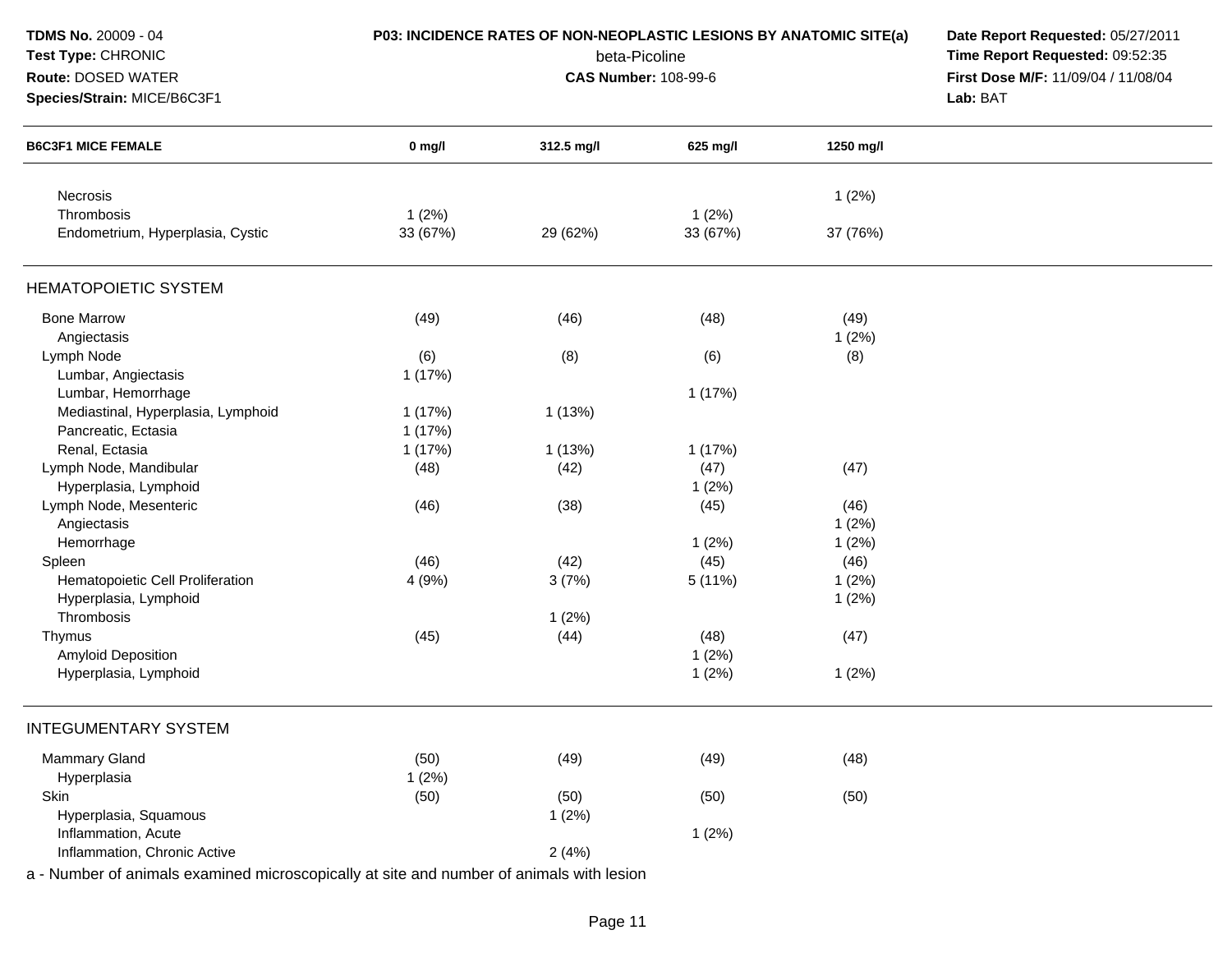| TDMS No. 20009 - 04<br>Test Type: CHRONIC<br>Route: DOSED WATER<br>Species/Strain: MICE/B6C3F1 |          | P03: INCIDENCE RATES OF NON-NEOPLASTIC LESIONS BY ANATOMIC SITE(a)<br>beta-Picoline<br><b>CAS Number: 108-99-6</b> | Date Report Requested: 05/27/2011<br>Time Report Requested: 09:52:35<br>First Dose M/F: 11/09/04 / 11/08/04<br>Lab: BAT |           |  |
|------------------------------------------------------------------------------------------------|----------|--------------------------------------------------------------------------------------------------------------------|-------------------------------------------------------------------------------------------------------------------------|-----------|--|
| <b>B6C3F1 MICE FEMALE</b>                                                                      | $0$ mg/l | 312.5 mg/l                                                                                                         | 625 mg/l                                                                                                                | 1250 mg/l |  |
| MUSCULOSKELETAL SYSTEM                                                                         |          |                                                                                                                    |                                                                                                                         |           |  |
| <b>Bone</b>                                                                                    | (50)     | (50)                                                                                                               | (50)                                                                                                                    | (50)      |  |
| Hyperostosis                                                                                   |          |                                                                                                                    |                                                                                                                         | 1(2%)     |  |
| <b>Skeletal Muscle</b>                                                                         | (1)      | (0)                                                                                                                | (0)                                                                                                                     | (1)       |  |
| <b>NERVOUS SYSTEM</b>                                                                          |          |                                                                                                                    |                                                                                                                         |           |  |
| <b>Brain</b>                                                                                   | (50)     | (47)                                                                                                               | (47)                                                                                                                    | (50)      |  |
| Hemorrhage                                                                                     |          | 1(2%)                                                                                                              |                                                                                                                         | 1(2%)     |  |
| Necrosis                                                                                       |          | 1(2%)                                                                                                              |                                                                                                                         |           |  |
| Peripheral Nerve                                                                               | (1)      | (0)                                                                                                                | (0)                                                                                                                     | (1)       |  |
| Spinal Cord                                                                                    | (1)      | (0)                                                                                                                | (0)                                                                                                                     | (1)       |  |
| <b>RESPIRATORY SYSTEM</b>                                                                      |          |                                                                                                                    |                                                                                                                         |           |  |
| Lung                                                                                           | (50)     | (50)                                                                                                               | (49)                                                                                                                    | (50)      |  |
| Hemorrhage                                                                                     |          |                                                                                                                    |                                                                                                                         | 1(2%)     |  |
| Inflammation, Acute                                                                            |          |                                                                                                                    | 1(2%)                                                                                                                   |           |  |
| Inflammation, Chronic Active                                                                   |          | 1(2%)                                                                                                              |                                                                                                                         |           |  |
| Mineralization                                                                                 | 1(2%)    | 3(6%)                                                                                                              | 2(4%)                                                                                                                   |           |  |
| Alveolar Epithelium, Hyperplasia                                                               | 2(4%)    | 4(8%)                                                                                                              | 3(6%)                                                                                                                   | 8 (16%)   |  |
| Alveolus, Infiltration Cellular, Histiocyte                                                    | 2(4%)    | 1(2%)                                                                                                              | 1(2%)                                                                                                                   |           |  |
| Bronchiole, Hyperplasia                                                                        |          |                                                                                                                    | 3(6%)                                                                                                                   | 1(2%)     |  |
| Nose                                                                                           | (49)     | (44)                                                                                                               | (49)                                                                                                                    | (47)      |  |
| Inflammation, Suppurative                                                                      | 1(2%)    |                                                                                                                    |                                                                                                                         | 1(2%)     |  |
| Olfactory Epithelium, Atrophy                                                                  | 1(2%)    | 2(5%)                                                                                                              | 2(4%)                                                                                                                   | 7 (15%)   |  |
| Olfactory Epithelium, Metaplasia, Respiratory                                                  | 2(4%)    | 2(5%)                                                                                                              | 7(14%)                                                                                                                  | 14 (30%)  |  |
| Respiratory Epithelium, Hyperplasia                                                            | 7 (14%)  | 2(5%)                                                                                                              | 6 (12%)                                                                                                                 | 13 (28%)  |  |
| Pleura                                                                                         | (0)      | (0)                                                                                                                | (0)                                                                                                                     | (1)       |  |
| Trachea                                                                                        | (47)     | (41)                                                                                                               | (45)                                                                                                                    | (44)      |  |
| Mineralization                                                                                 | 1(2%)    | 1(2%)                                                                                                              |                                                                                                                         |           |  |
|                                                                                                |          |                                                                                                                    |                                                                                                                         |           |  |